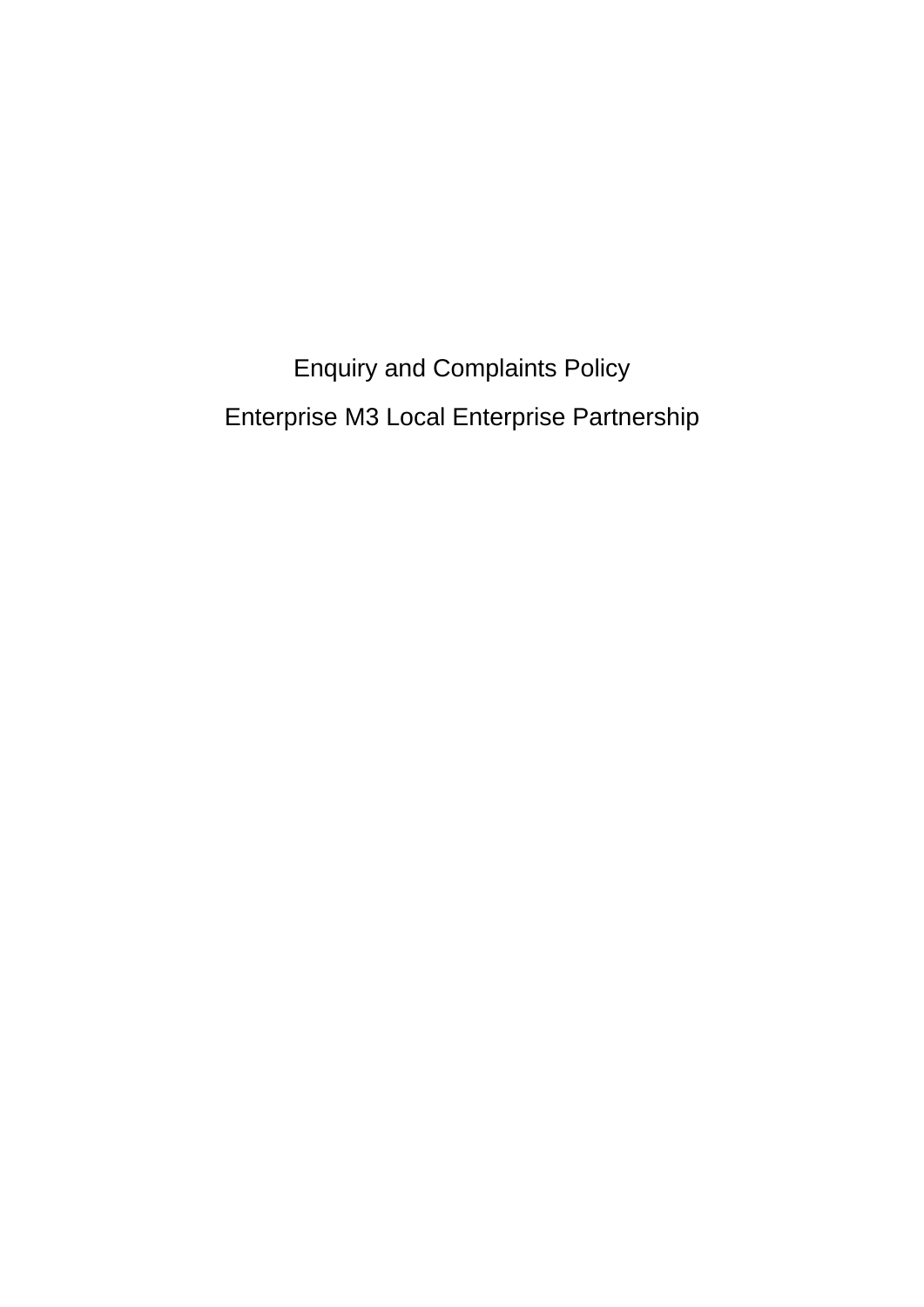#### **Enquiries, comments and compliments**

Enterprise M3 welcomes all general enquiries. We would also like to hear from you if you have a suggestion on how we can improve or if you have been particularly happy with any part of the service that you have received from the Enterprise M3 team.

You can make an enquiry to Enterprise M3 using the following contact details:

Telephone – 01256 262 760

Email – [info@enterprisem3.org.uk](mailto:info@enterprisem3.org.uk) 

Post – Enquiries, Desklodge, Belvedere House, Basing View, Basingstoke, Hampshire, RG21 4HG

All members of the Enterprise M3 team will do their best to respond to enquiries promptly. All enquiries made to the above will be responded to within five working days of receipt. However, should you send your enquiry to any other point of contact, we cannot guarantee that you will receive a response within these timescales.

All comments received by Enterprise M3 will be logged and reviewed regularly so that they can inform our future service. If you have a compliment in relation to service received by Enterprise M3, please include the name of any relevant members of the team so that we can ensure that your feedback reaches them.

#### **Media enquiries**

Any media enquiries should be directed to:

Telephone – 01256 262 760

### **Complaints**

Enterprise M3 aims to provide the best possible service. However, if we get it wrong, we want to know about it and will try and put things right as soon as possible. We take complaints very seriously and have developed an Enterprise M3 complaints procedure.

We aim to address complaints quickly and fairly and we will try and sort out any mistake or misunderstanding straight away. Sometimes it may take longer, but we will let you know how long it will take.

### **What should I do if I want to make a complaint to Enterprise M3?**

#### **Stage One**

The people who can best deal with a complaint are those who provide the service. You should speak or write to the member of the team that you have been dealing with and explain the reasons that you are unhappy with Enterprise M3. We can usually sort out any mistakes and misunderstandings quickly and informally at this stage.

We will acknowledge your complaint in three working days. We will then investigate your complaint and respond within ten working days. If we cannot meet these timescales, we will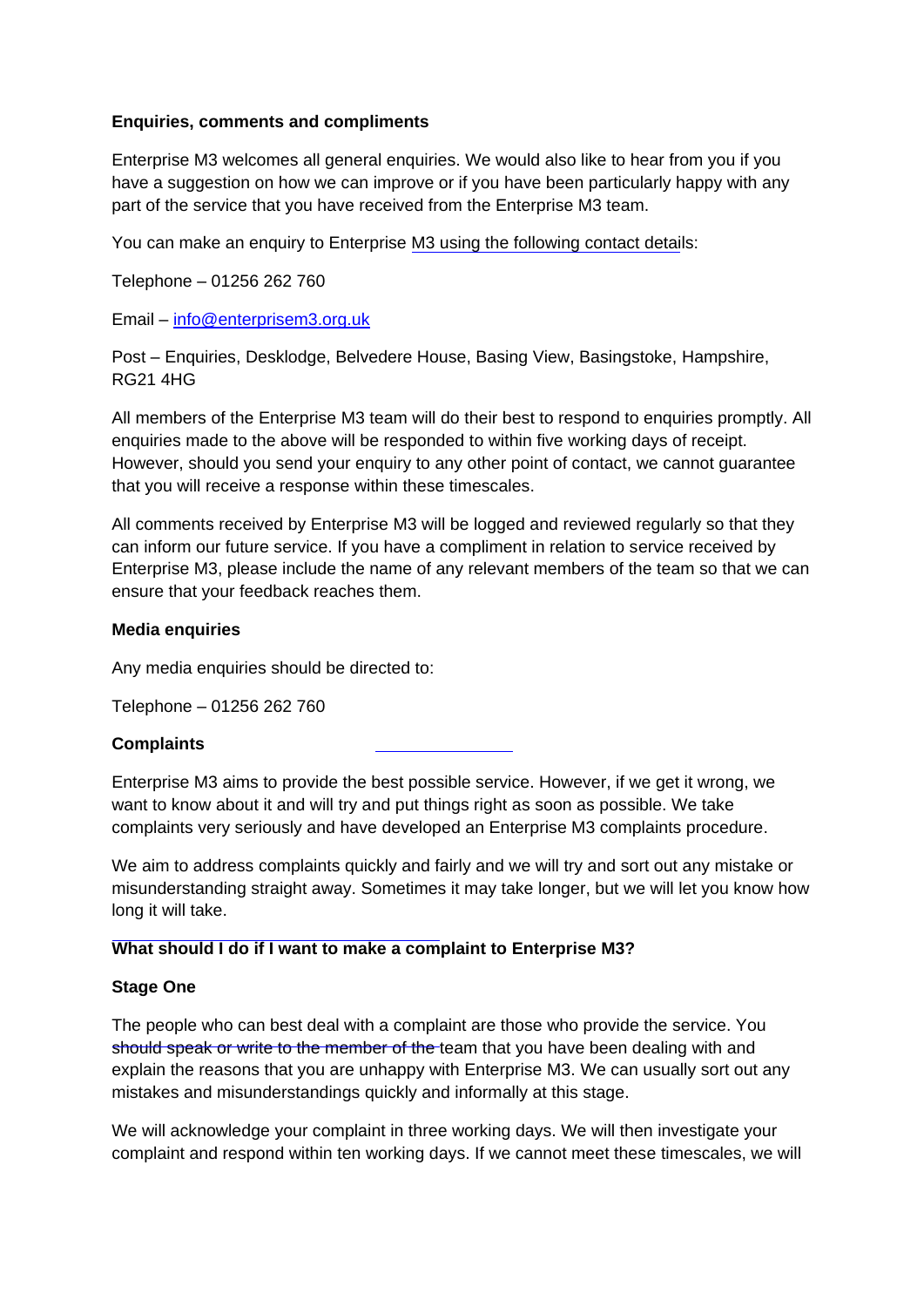let you know when you can expect a response. Our response will include details of who to complain to if you are not happy with the response at Stage One.

# **Stage Two**

If you are not happy with the response provided at Stage One, you can escalate your complaint to Jordan Tame by emailing jordan.tame[@enterprisem3.org.uk.](mailto:rachel.barker@enterprisem3.org.uk) At this stage it is helpful if your complaint can provide details of which parts of the Stage One response that you are not happy with.

We will investigate the complaint and respond back to you within ten working days. An investigation may take longer than this but if it does we will explain the reasons why and let you know when you can expect a full reply.

In our response to your Stage Two complaint, we will provide contact details for the Director of Enterprise M3 who you will need to contact if you are not happy with our response.

## **Stage Three**

If you are still not happy, you can contact the Director of Enterprise M3 who will carry out a full review of your complaint. It will help the investigation if you can explain why you are not satisfied and what you expect from a further review. A response will be issued within 28 working days. An investigation may take longer than this but if it does we will explain the reasons why and let you know when you can expect a full reply.

## **Does Enterprise M3 deal with all complaints in this way?**

The above process covers the general complaints procedure for Enterprise M3. Complaints or enquiries in relation to Enterprise M3's accountable body (Hampshire County Council) will need to follow standard local authority procedures. Further details on Hampshire County Council's policies can be found at: [www.hants.gov.uk](http://www.hants.gov.uk/)

# **Confidential reporting of complaints policy**

Enterprise M3 is committed to creating a work environment with the highest possible standards of openness, probity and accountability. In view of this commitment we encourage employees and others with serious concerns about any aspect of our work to come forward and voice those concerns without fear of reprisal. For employees and those working closely with Enterprise M3, please follow the whistleblowing policy on our website [https://www.enterprisem3.org.uk/contact-us.](https://www.enterprisem3.org.uk/contact-us) For third parties and members of the public, please follow the confidential complaints procedure outlined below.

If a member of the public or third party believes that their complaint fits the description below, they may report their concerns through the whistleblowing policy procedure [https://www.enterprisem3.org.uk/contact-us.](https://www.enterprisem3.org.uk/contact-us)

Whistleblowing - where an individual who has concerns about a danger, risk, contravention of rules or illegality provides useful information to address this. In doing so they are acting in the wider public interest, usually because it threatens others or impacts on public funds. By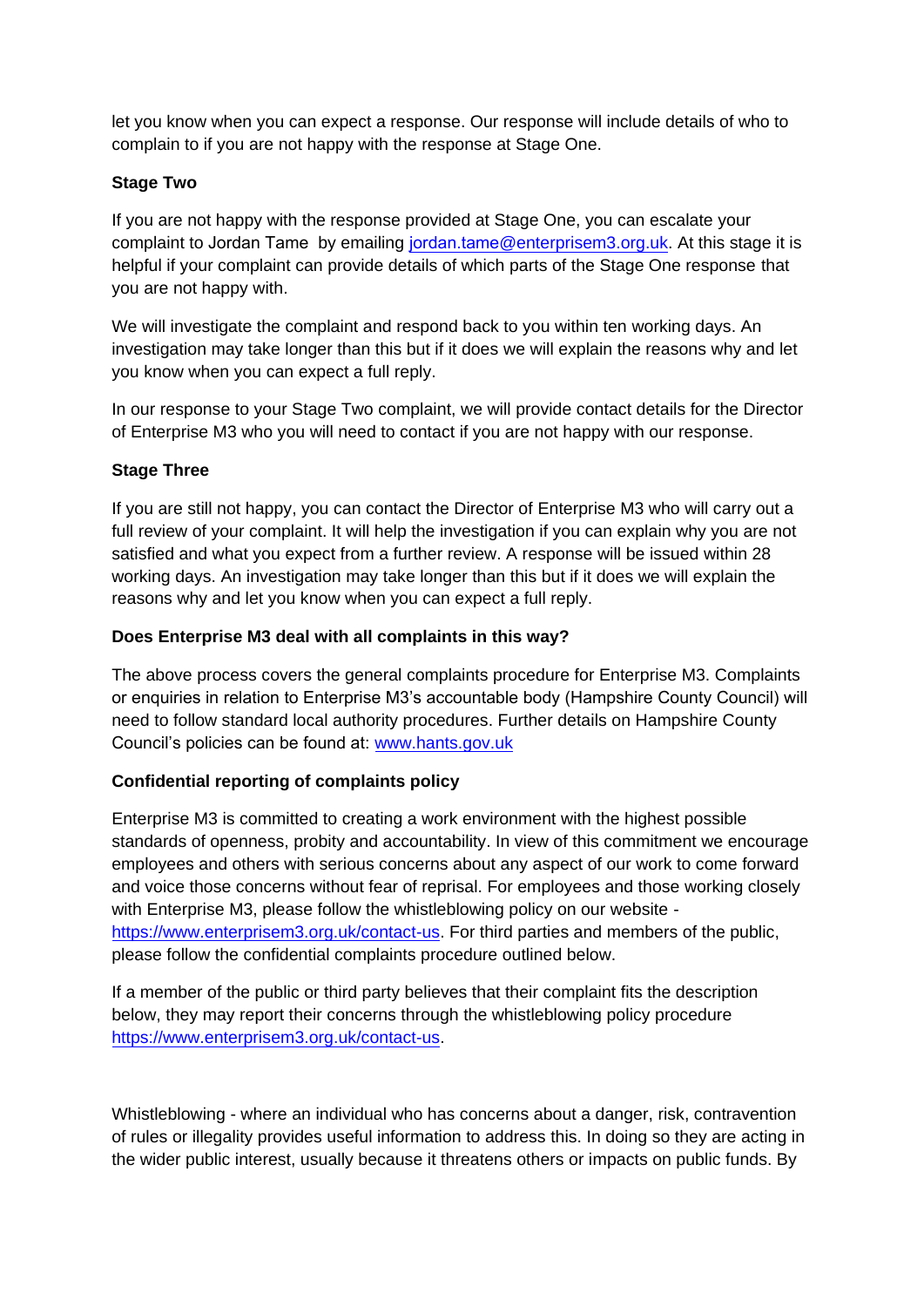contrast, a grievance or private complaint is a dispute about the individuals own position and has no or very limited public interest.

## **Confidentiality**

If a member of the public or a third party wants to make a confidential complaint or raise a concern, it will be treated in confidence and every effort will be made to protect the person's identity if they wish to remain anonymous. Enterprise M3 will investigate all complaints or allegations.

## **Anonymous allegations**

The LEP takes all complaints and concerns raised by members of the public and third parties seriously. We will investigate anonymous allegations. However, we remind complainants that when people put their names to an allegation the ability to investigate and therefore reach firm conclusions is strengthened. Concerns expressed anonymously will be considered at the discretion of the LEP. When exercising this discretion the factors to be taken into account would include:

- the seriousness of the issue raised;
- the credibility of the concern; and
- the likelihood of confirming the allegation from attributable sources.

The Ministry of Housing, Communities and Local Government may request information arising from this process if they have concerns regarding a LEP or have been approached with similar complaints. The expectation is that this information will be provided on an anonymous basis, but it may be necessary to provide personal details to progress a complaint.

Where details are gathered, Enterprise M3 will put in place appropriate data protection arrangements in line with the Data Protection Act 1998.

### **Confidential Complaints Procedure**

Enterprise M3 is aware that the organisation's ordinary complaints procedure may not be suitable if someone wants the complaint to remain confidential. If you would like to make a confidential complaint, please write or email to:

Kathy Slack, Chief Executive, Enterprise M3, Desklodge, Belvedere House, Basing View, Basingstoke, RG21 4HG

Jordan Tame, Governance and Assurance Manager, Enterprise M3, Desklodge, Belvedere House, Basing View, Basingstoke, RG21 4HG

State that you want the complaint to remain confidential.

**Action taken by Enterprise M3**